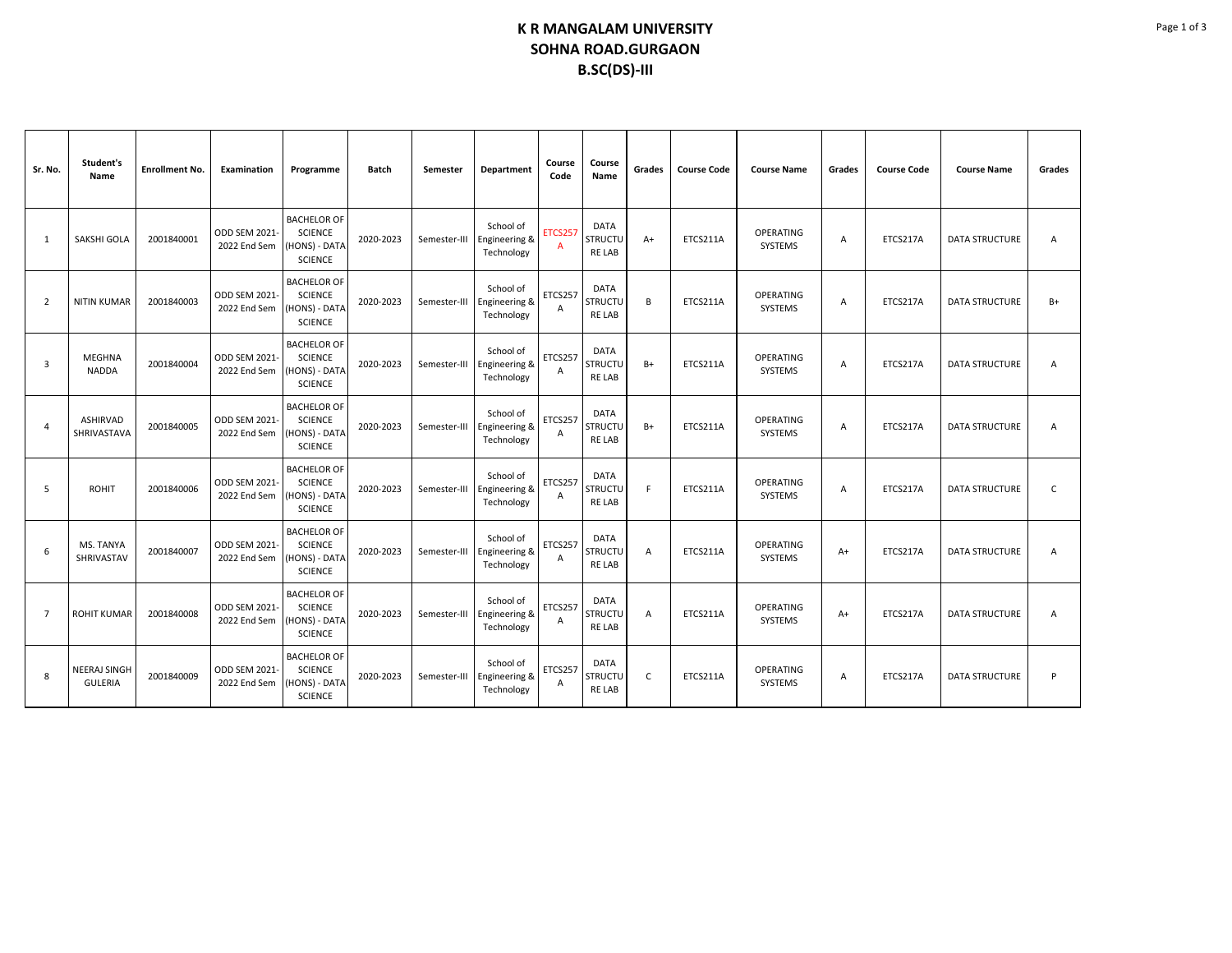## **K R MANGALAM UNIVERSITY SOHNA ROAD.GURGAON B.SC(DS)-III**

| Sr. No.        | Student's<br>Name              | <b>Enrollment No.</b> | Examination                   | Programme                                                              | <b>Batch</b> | Semester     | Department                               | <b>Course Code</b> | <b>Course Name</b>                    | Grades | <b>Course Code</b> | <b>Course Name</b>                 | Grades   | <b>Course Code</b> | <b>Course Name</b>                                 | Grades      |
|----------------|--------------------------------|-----------------------|-------------------------------|------------------------------------------------------------------------|--------------|--------------|------------------------------------------|--------------------|---------------------------------------|--------|--------------------|------------------------------------|----------|--------------------|----------------------------------------------------|-------------|
| 1              | SAKSHI GOLA                    | 2001840001            | ODD SEM 2021-<br>2022 End Sem | <b>BACHELOR OF</b><br><b>SCIENCE</b><br>HONS) - DATA<br><b>SCIENCE</b> | 2020-2023    | Semester-III | School of<br>Engineering &<br>Technology | ETCS255A           | <b>OPERATING</b><br><b>SYSTEM LAB</b> | Α      | ETCS304A           | <b>COMPUTER</b><br><b>NETWORKS</b> | $A+$     | ETCS219A           | <b>FOUNDATION OF</b><br><b>COMPUTER</b><br>SYSTEMS | $A+$        |
| $\overline{2}$ | <b>NITIN KUMAR</b>             | 2001840003            | ODD SEM 2021-<br>2022 End Sem | <b>BACHELOR OF</b><br><b>SCIENCE</b><br>HONS) - DATA<br><b>SCIENCE</b> | 2020-2023    | Semester-III | School of<br>Engineering &<br>Technology | ETCS255A           | OPERATING<br><b>SYSTEM LAB</b>        | $A+$   | ETCS304A           | <b>COMPUTER</b><br><b>NETWORKS</b> | $A+$     | ETCS219A           | <b>FOUNDATION OF</b><br><b>COMPUTER</b><br>SYSTEMS | Α           |
| 3              | <b>MEGHNA</b><br><b>NADDA</b>  | 2001840004            | ODD SEM 2021-<br>2022 End Sem | <b>BACHELOR OF</b><br><b>SCIENCE</b><br>HONS) - DATA<br><b>SCIENCE</b> | 2020-2023    | Semester-III | School of<br>Engineering &<br>Technology | ETCS255A           | <b>OPERATING</b><br><b>SYSTEM LAB</b> | Α      | ETCS304A           | <b>COMPUTER</b><br><b>NETWORKS</b> | $A+$     | ETCS219A           | <b>FOUNDATION OF</b><br><b>COMPUTER</b><br>SYSTEMS | $A+$        |
| $\overline{a}$ | ASHIRVAD<br>SHRIVASTAVA        | 2001840005            | ODD SEM 2021-<br>2022 End Sem | <b>BACHELOR OF</b><br><b>SCIENCE</b><br>HONS) - DATA<br><b>SCIENCE</b> | 2020-2023    | Semester-III | School of<br>Engineering &<br>Technology | ETCS255A           | OPERATING<br><b>SYSTEM LAB</b>        | $A+$   | ETCS304A           | <b>COMPUTER</b><br><b>NETWORKS</b> | $A+$     | ETCS219A           | <b>FOUNDATION OF</b><br><b>COMPUTER</b><br>SYSTEMS | Α           |
| .5             | <b>ROHIT</b>                   | 2001840006            | ODD SEM 2021-<br>2022 End Sem | <b>BACHELOR OF</b><br><b>SCIENCE</b><br>HONS) - DATA<br><b>SCIENCE</b> | 2020-2023    | Semester-III | School of<br>Engineering &<br>Technology | ETCS255A           | OPERATING<br><b>SYSTEM LAB</b>        | $A+$   | ETCS304A           | <b>COMPUTER</b><br><b>NETWORKS</b> | D        | ETCS219A           | <b>FOUNDATION OF</b><br><b>COMPUTER</b><br>SYSTEMS | B           |
| 6              | MS. TANYA<br>SHRIVASTAV        | 2001840007            | ODD SEM 2021-<br>2022 End Sem | <b>BACHELOR OF</b><br><b>SCIENCE</b><br>HONS) - DATA<br><b>SCIENCE</b> | 2020-2023    | Semester-III | School of<br>Engineering &<br>Technology | ETCS255A           | OPERATING<br><b>SYSTEM LAB</b>        | O      | ETCS304A           | <b>COMPUTER</b><br><b>NETWORKS</b> | $\Omega$ | ETCS219A           | <b>FOUNDATION OF</b><br><b>COMPUTER</b><br>SYSTEMS | $\mathsf O$ |
| $\overline{7}$ | <b>ROHIT KUMAR</b>             | 2001840008            | ODD SEM 2021-<br>2022 End Sem | <b>BACHELOR OF</b><br><b>SCIENCE</b><br>HONS) - DATA<br><b>SCIENCE</b> | 2020-2023    | Semester-III | School of<br>Engineering &<br>Technology | ETCS255A           | <b>OPERATING</b><br><b>SYSTEM LAB</b> | $A+$   | ETCS304A           | <b>COMPUTER</b><br><b>NETWORKS</b> | $\circ$  | ETCS219A           | <b>FOUNDATION OF</b><br><b>COMPUTER</b><br>SYSTEMS | $A+$        |
| 8              | NEERAJ SINGH<br><b>GULERIA</b> | 2001840009            | ODD SEM 2021-<br>2022 End Sem | <b>BACHELOR OF</b><br><b>SCIENCE</b><br>HONS) - DATA<br><b>SCIENCE</b> | 2020-2023    | Semester-III | School of<br>Engineering &<br>Technology | ETCS255A           | <b>OPERATING</b><br><b>SYSTEM LAB</b> | $B+$   | ETCS304A           | <b>COMPUTER</b><br><b>NETWORKS</b> | $B+$     | ETCS219A           | <b>FOUNDATION OF</b><br><b>COMPUTER</b><br>SYSTEMS | A           |